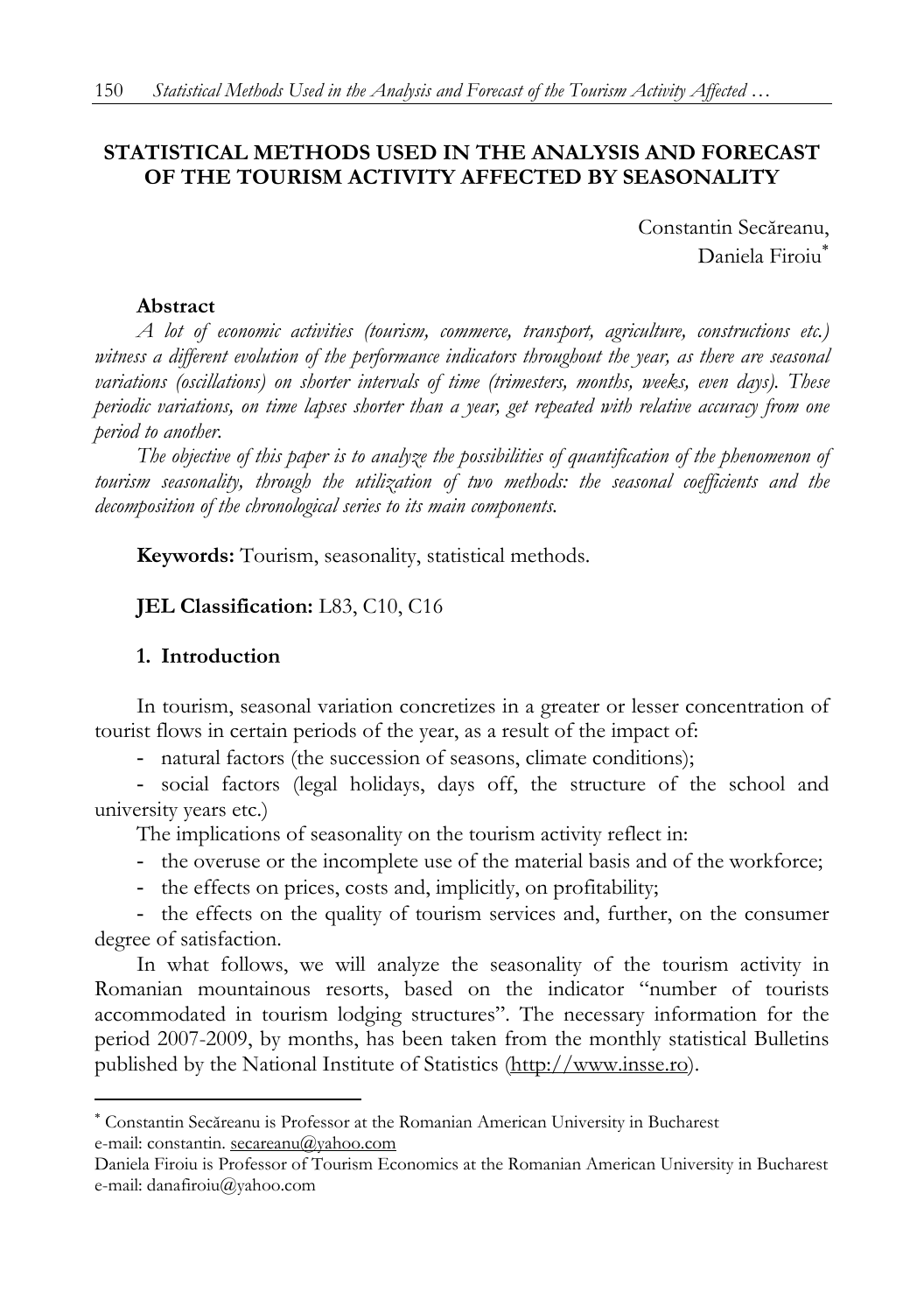## **2. The analysis of the seasonality of the tourism activity with the help of seasonality coefficients**

To characterize the seasonality of the analyzed phenomenon we use the **seasonality coefficients**  $(KS<sub>1</sub>)$ , which are calculated as percentage ratio between the average level of each month registered on a period of a few years  $(X_L)$  and the general monthly average  $(X_G)$ :

$$
KS_{L} = \frac{\overline{X}_{L}}{X_{G}} * 100
$$

The average of each month over a period of a few years ( $\overline{X}_1$ ) is obtained as an arithmetic mean of the levels registered in the same month over the period (in years) that is being considered.

The general average ( $X_G$ ) is calculated as a monthly average of the whole period (in our case three years, respectively thirty-six months). The general average can be obtained in a few ways:

- as an arithmetic mean of the monthly medium levels of each year;

- as an arithmetic mean of the medium levels of each month registered over the three years;

- as a ratio between the total number of tourists registered over the three years and the total number of months of the period.

The interpretation of the seasonal coefficient is the following:

- if  $KS_L > 100\%$ , then the level registered in month L is above the general monthly medium level of the period, the seasonal factor having a favorable influence;

- if  $KS_{I}$  < 100%, then the level registered in month L is under the general monthly medium level of the period, the seasonal factor having an unfavorable influence;

The seasonal coefficients have the property that their sum must be equal to their number (twelve for the monthly analysis, four for the trimestrial analysis), multiplied by a hundred.

In our case:  
\n
$$
\sum_{L=1}^{12} KS_L = 1.200
$$

The signification of the seasonal coefficients results very clearly from their graphical representation: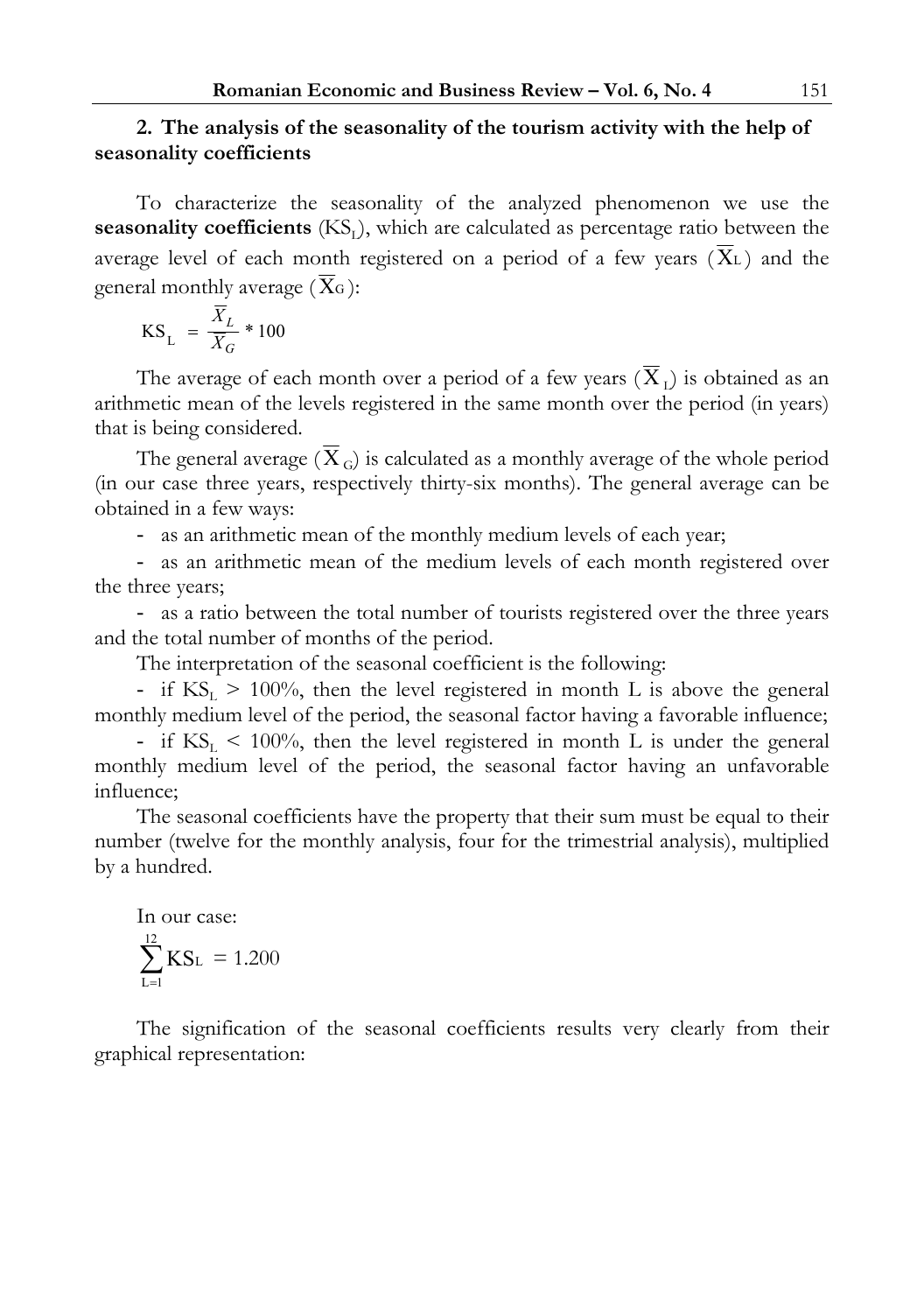



The main conclusions that arise from the analysis of the seasonality of the tourism activity in the mountainous resorts are synthesized as follows:

- the seasonal factor had a favorable influence in the months of August (147.6%), July (128.4%) and September (107.9), so in the third trimester of the year:

- in the months of July and December the number of accommodated tourists was at the level of the general monthly average (100.8%, respectively 100.3%); what is surprising is the reduced influence of the seasonal factor in December;

- the seasonal factor has influenced unfavorably the tourism activity in the other three trimesters, the most reduced levels of the seasonal coefficient being registered in::

the first trimester, especially in March  $(73.4\%$  - the most reduced level) and in January  $(84.5\%)$ ,

- the second trimester, especially in April  $(80.7\%)$ ;
- the fourth trimester, especially in November  $(87.1\%)$ .

The analysis over a period of three years reflects the fact that at the level of the tourism activity in the mountainous area a series of seasonal periodic variations (monthly and trimestrial) can be identified, variations that get repeated relatively constantly.

The method of the seasonality coefficients offers a synthetic but static image of the periodic oscillations (variations), without achieving a connection between the evolution of the respective phenomenon in time and the influence of the seasonal factors. In order to quantify the seasonal component in a dynamic framework,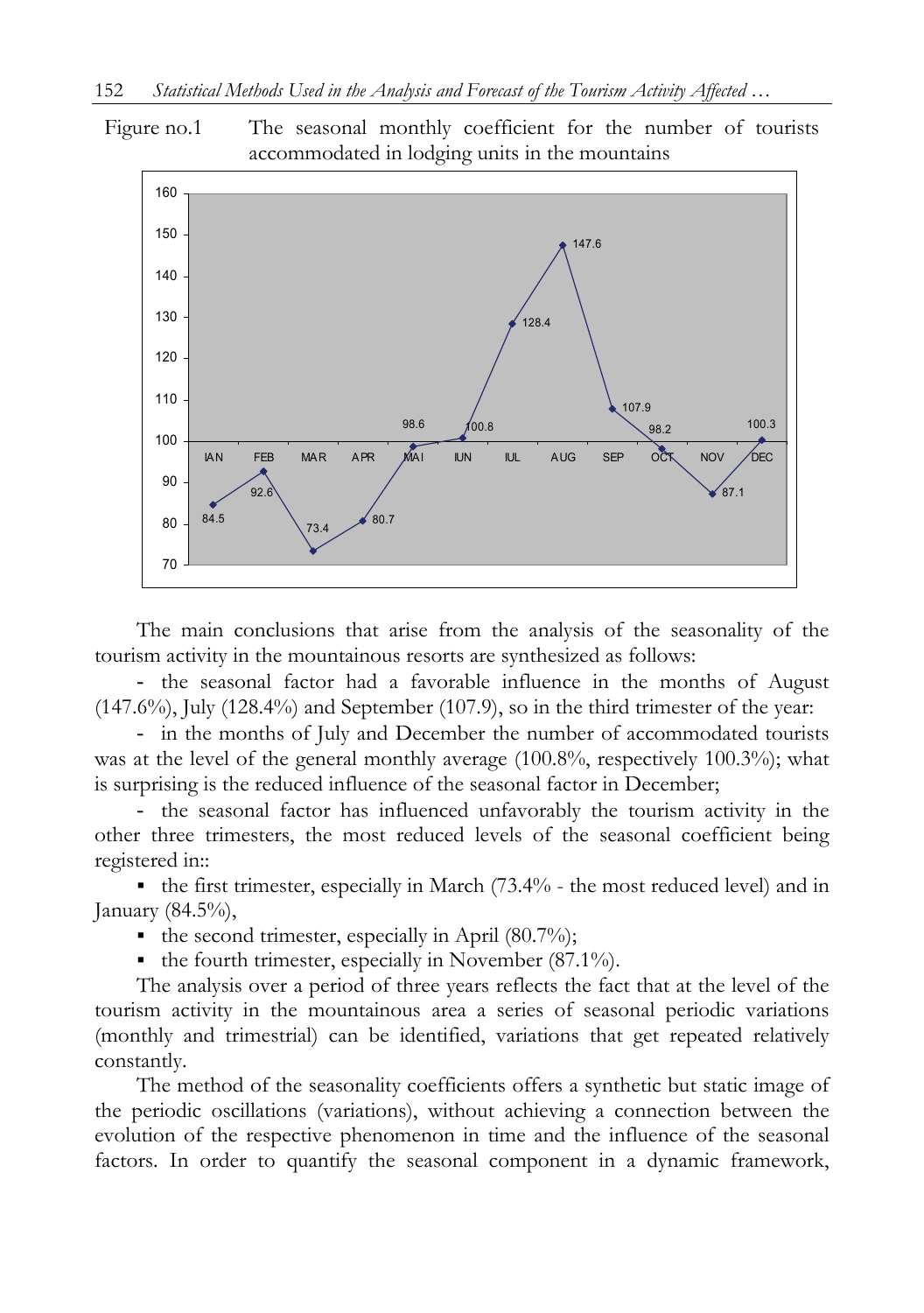through which we could identify change as well, the transformation and the development of the phenomenon in time, we resort to the decomposition of the chronological series to its main components.

## **3. The modeling of the seasonality of the tourism activity based on the analysis of the main components of a chronological series**

In order to analyze the seasonality of the number of tourists accommodated in the lodging units of the resorts situated in the mountainous area, the trimestrial data for the period 2007-2009 has been used. The visualization of the seasonal variations is achieved through the graphical representation of this trimestrial chronological series.

Figure no. 2 The evolution of the number of tourists accommodated in the lodging units in the mountainous area



Even without any calculations, we can identify from this chart a series of tendencies:

• the variations are repeated annually, so every four trimesters;

 every year of the period the minimum level is registered in the first trimester, and the maximum level is reached in the third trimester;

 $\bullet$  the evolution trend for the whole period 2007-2009 is a reduction of the phenomenon.

The terms of this chronological series show a high degree of variability, according to the action of various factors that are active throughout the period. Consequently, the chronological series can be decomposed in three components (Secăreanu and Gruiescu, 2010, p. 208):

**The general tendency or the trend**  $(y_T)$  constitutes the main component of the evolution line, formed as a result of the action of the essential factors, with permanent influence and which give the phenomenon its direction of development.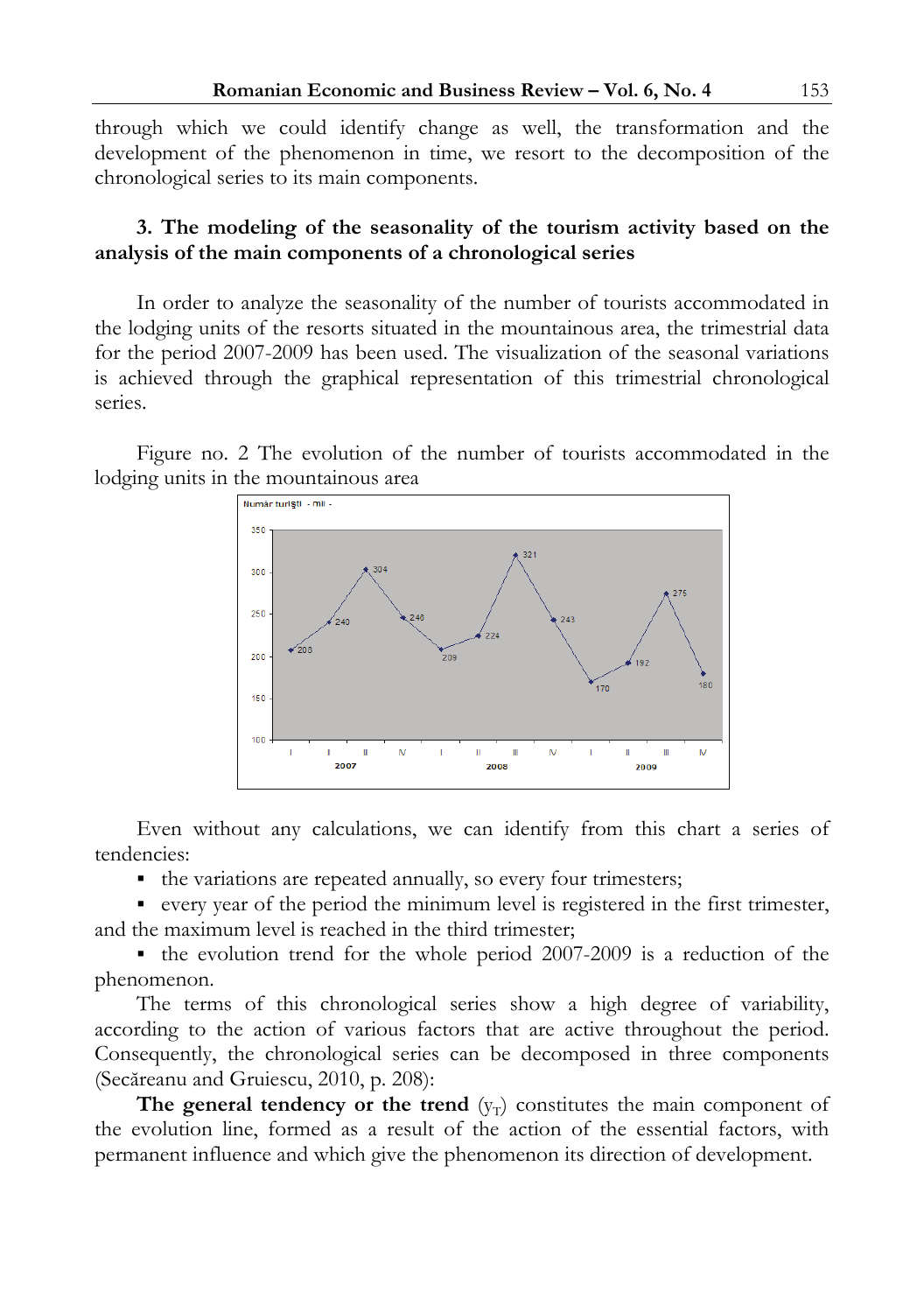A. **Periodic oscillations (variations)**  $(y<sub>s</sub>)$  that are systematic and repetitive, usually produced under the influence of natural factors – the climate, which manifest every trimester. Sometimes the periodic oscillations manifest as well as an effect of social and organizational factors such as: legal holidays, the regimen of days off, the structure of the school and university years etc.

B. **Accidental deviations** or the residual component  $(y_R)$  manifest as irregular deviations from the line of systematic evolution, as an effect of the action of some accidental (random) factors.

For the decomposition of the chronological series in the three components, we will resort in what follows to the **additive model** (Voineagu and Titan, 2004, p. 123), according to which the level of the characteristic (the number of accommodated tourists) each trimester  $(y_t)$  equals the sum of the trend  $(y_T)$ , the seasonal variations  $(y<sub>s</sub>)$  and the residual component  $(y<sub>R</sub>)$ :

 $y_{t} = y_{T} + y_{S} + y_{R}$ 

A. To determine the long-term tendency (**trend**) we will use the method of **moving averages.**

The moving averages  $(\bar{y}_t)$  result by progressively replacing the real terms  $y_t$ , with partial averages calculated from the terms of the series. The number of terms out of which the moving averages are calculated equals the number of terms at which a complete oscillation occurs. In our case there are twelve terms, corresponding to the four trimesters of the three years. Since a complete oscillation happens annually, thus after four terms (corresponding to the four trimesters), then the moving averages will be calculated out of four terms.

To calculate the moving averages from an even number of terms (four terms) we must go through two stages (see Table no. 1):

a. The temporary moving averages  $(\bar{y}_t)$  are calculated. The temporary moving averages are situated in-between the two terms with a middle position in the group of the four terms that participate in the calculation of the average, a reason why these must be centered.

b. The centered moving averages  $(\overline{\overline{y}}_t)$  are calculated as an arithmetic mean of two temporary moving averages.

We may notice that determining the tendency through the method of the moving averages leads to a certain loss of information. Thus, for the first and the last terms of the chronological series we cannot calculate adjusted values (moving averages). In this case the real series  $(y_t)$  comprises twelve terms, whereas the adjusted series  $(\bar{y}_t)$  is made up of only eight terms.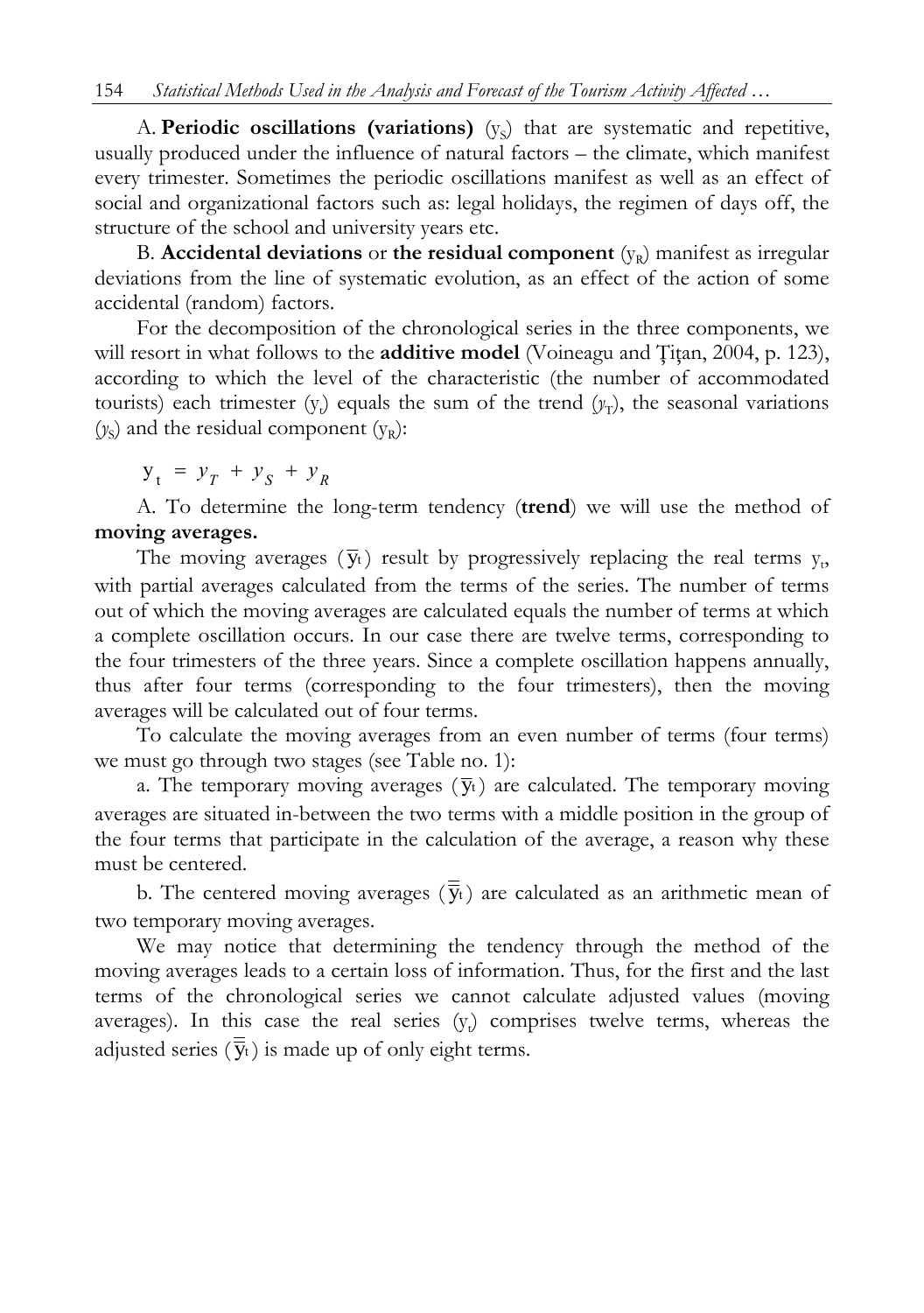| Trimester    | Period         |                           |                       | Moving averages                                                                              |  |
|--------------|----------------|---------------------------|-----------------------|----------------------------------------------------------------------------------------------|--|
|              |                |                           |                       | Centered                                                                                     |  |
|              |                | Уt                        | $\overline{y}_t$      | $\overline{\overline{y}}_t$                                                                  |  |
| I            | $\mathbf{1}$   | 208                       |                       |                                                                                              |  |
| П            | $\overline{2}$ | 240                       |                       |                                                                                              |  |
|              |                |                           | 249.5                 |                                                                                              |  |
| $\rm III$    | $\overline{3}$ | 304                       |                       | 249.6                                                                                        |  |
|              |                |                           | 249.8                 |                                                                                              |  |
| IV           | $\overline{4}$ | 246                       |                       | 247.7                                                                                        |  |
|              |                |                           | 245.7                 |                                                                                              |  |
| Ι            | 5              | 209                       |                       | 247.8                                                                                        |  |
|              |                |                           | 250.0                 |                                                                                              |  |
| П            | 6              | 224                       |                       | 249.6                                                                                        |  |
|              |                |                           | 249.3                 |                                                                                              |  |
| Ш            |                | 321                       |                       | 244.4                                                                                        |  |
|              |                |                           | 239.5                 |                                                                                              |  |
| IV           | $\,8\,$        | 243                       |                       | 235.5                                                                                        |  |
|              |                |                           |                       |                                                                                              |  |
| $\mathbf{I}$ | 9              | 170                       |                       | 225.7                                                                                        |  |
|              |                |                           | 220.0                 |                                                                                              |  |
|              | 10             | 192                       |                       | 212.2                                                                                        |  |
|              |                |                           | 204.3                 |                                                                                              |  |
| $\rm III$    |                | 275                       |                       |                                                                                              |  |
| IV           | 12             | 180                       |                       |                                                                                              |  |
|              | $\;$ II        | $7\phantom{.0}$<br>$11\,$ | Number of<br>tourists | Table no. 1 The calculation of moving averages (thousands of tourists)<br>Temporary<br>231.5 |  |

**Romanian Economic and Business Review – Vol. 6, No. 4** 155

The following graphical representation clearly illustrates the way in which the moving averages  $(\overline{\overline{y}}_t)$  allow the calculation of the tendency (trend) under the influence of the objective factors, by eliminating seasonal variation and accidental (residual) factors, ensuring the leveling of the chronological series.

Figure no. 3. Determining the tendency using moving averages

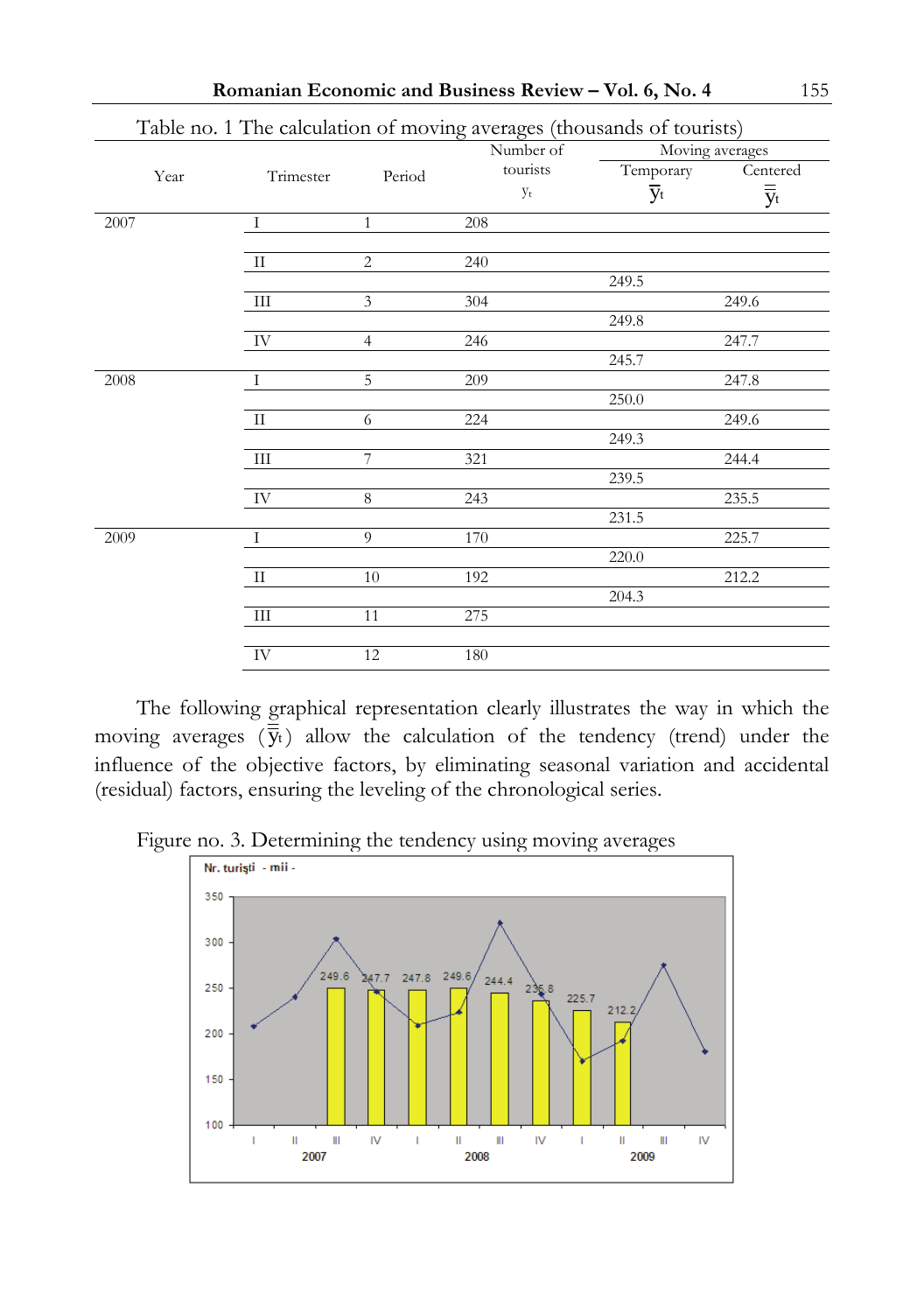The graphical representation confirms that between 2007-2009 a decrease in the number of tourists accommodated in the lodging units of the mountainous area was registered.

B. **Determining seasonal variations** presupposes going through the following stages:

a. We eliminate from the real values of the chronological series  $(y_t)$  the trend component  $(y_T)$ , determined through the method of moving averages:

 $y_t - y_T = y_S + y_R$ 

where:

 $y_T = \overline{y}$  (calculated in Table no. 1.)

b. For each trimester (season) we calculate the seasonal deviation as an average of the deviations obtained in the first stage. Through the calculation of the averages we eliminate most of the residual (random) variations.

c. We calculate seasonal deviation through the correction of the averages obtained at the previous stage, taking into account the condition that the sum of all deviations should be null.

The results reflect that the seasonal factor deviates the number of tourists accommodated in the lodging units of the mountainous area as follows:

- In the first and the second trimesters, under the trend line with forty-seven thousand tourists, respectively twenty-two thousand tourists.

- In the third and the fourth trimesters, above the long-term tendency with sixty-six thousand tourists, respectively three thousand tourists

C. **Determining the residual (random) component** –  $y_R$  is achieved based on the relation:

 $y_R = y_t - y_T - y_S$ 

The final results synthesize the influence of every component on the evolution of the phenomenon: the trend, the seasonal component and the residual component.

| Year | Trimester | No. of tourists<br>(actual data) | Tendency<br>moving averages) | (centered) | Seasonal component<br>(seasonal deviations) | Residual<br>(random)    |
|------|-----------|----------------------------------|------------------------------|------------|---------------------------------------------|-------------------------|
|      |           |                                  |                              |            |                                             |                         |
|      |           | Уt                               | V<br>$y_T =$                 |            | Уs                                          | component               |
|      |           |                                  |                              |            |                                             | $y_R = y_t - y_T - y_S$ |
| 2007 |           | 208                              |                              |            |                                             |                         |
|      | H         | 240                              |                              |            |                                             |                         |
|      | Ш         | 304                              | 250                          |            | $+66$                                       | $-12$                   |
|      | IV        | 246                              | 248                          |            | $+3$                                        | $-5$                    |
| 2008 | T         | 209                              | 248                          |            | $-47$                                       | $+8$                    |
|      | П         | 224                              | 250                          |            | $-22$                                       | $-4$                    |
|      | Ш         | 321                              | 244                          |            | $+66$                                       | $+11$                   |
|      | IV        | 243                              | 235                          |            | $+3$                                        | $+5$                    |
| 2009 | L         | 170                              | 226                          |            | $-47$                                       | $-9$                    |
|      | Н         | 192                              | 212                          |            | $-22$                                       | $+2$                    |
|      | Ш         | 275                              |                              |            |                                             |                         |
|      | IV        | 180                              |                              |            |                                             |                         |

| Table no. 2 The components of the chronological series (thousands of tourists) |  |  |
|--------------------------------------------------------------------------------|--|--|
|                                                                                |  |  |